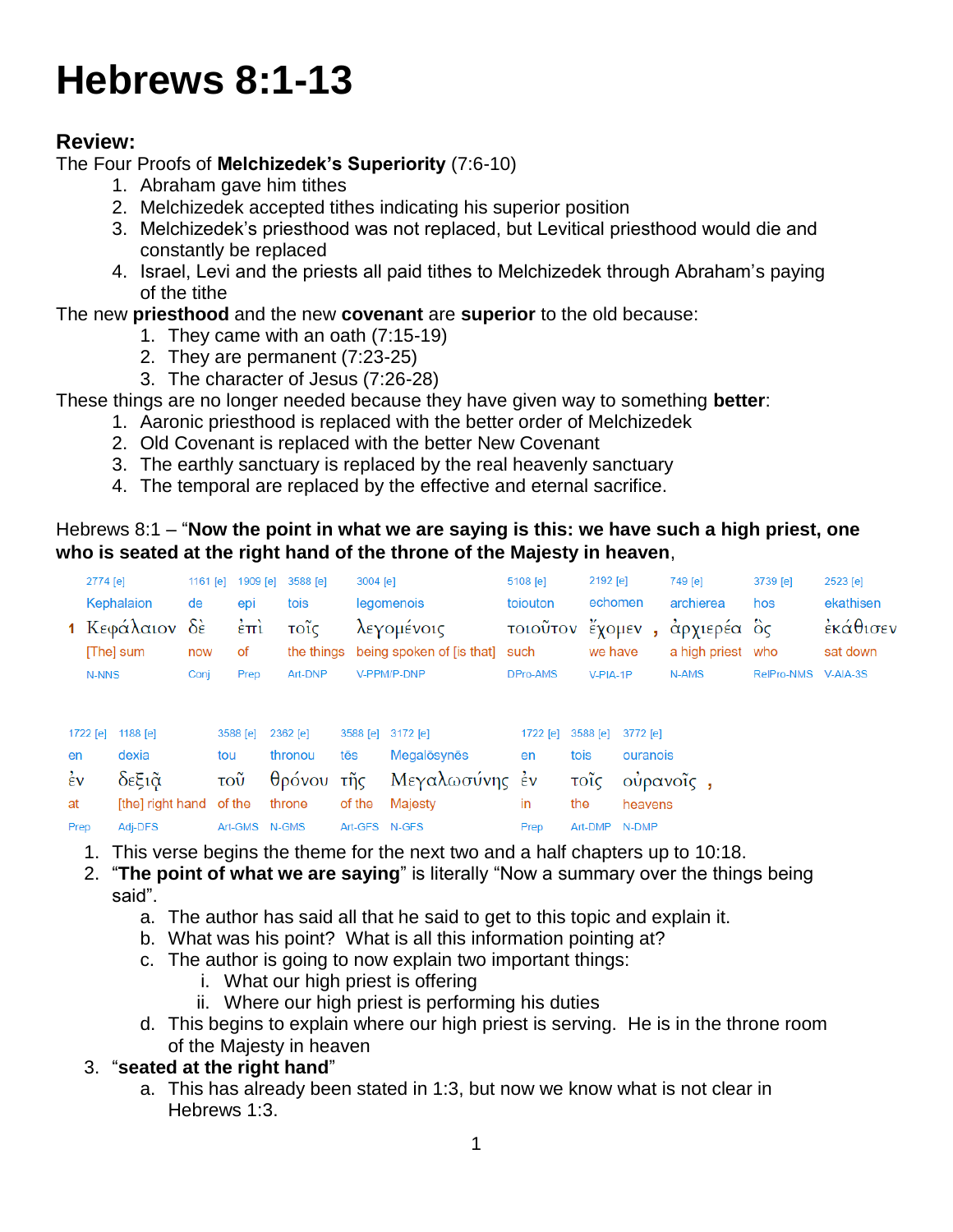- i. Question: Why is he seated in heaven?
- ii. Answer: He is serving as our high priest
- 4. The seated Christ in Hebrews:
	- a. 1:3 "The son is. . .After he had provided purification for sins, *he sat down* at the right hand of the Majesty in heaven."
	- b. 8:1 "We do have such a high priest, who *sat down* at the right hand of the throne of the Majesty in heaven. . . . and so it was necessary for this one also to have something to offer." (8:1,3)
	- c. 10:12 "When this priest had offered for all time one sacrifice for sins, *he sat down* at the right hand of God."
	- d. 12:2 "for the joy set before him endured the cross, scorning its shame, and *sat down* at the right hand of the throne of God"
	- **\_\_\_\_\_\_\_\_\_\_\_\_** e. PSALM 110:1 – "The Lord says to my Lord: '**Sit at my right** hand until I make your enemies a footstool for your feet.'"

## 8:2 – "**a minister in the holy places, in the true tent that the Lord set up, not man**.

| 3588 [e] 40 [e] |                 | 3011 [e]                                                  |      | 2532 [e] 3588 [e] 4633 [e] |                     | 3588 [e] 228 [e] |                 | 3739 [e]            | 4078 [e]    |
|-----------------|-----------------|-----------------------------------------------------------|------|----------------------------|---------------------|------------------|-----------------|---------------------|-------------|
| tōn             | hagiōn          | leitourgos                                                | kai  | tēs                        | skēnēs              | tēs              | alēthinēs       | hēn                 | epēxen      |
|                 |                 | 2 τῶν ἁγίων λειτουργὸς , καὶ τῆς σκηνῆς τῆς ἀληθινῆς , ἡν |      |                            |                     |                  |                 |                     | έπηξεν      |
|                 |                 | in the holy places a minister                             | and  |                            | in the tabernacle - |                  | TRUE            | which               | has pitched |
|                 | Art-GNP Adj-GNP | N-NMS                                                     | Coni |                            | Art-GFS N-GFS       |                  | Art-GFS Adj-GFS | RelPro-AFS V-AIA-3S |             |
|                 |                 |                                                           |      |                            |                     |                  |                 |                     |             |

| 3588 [e] 2962 [e] |        | 3756 [e] 444 [e] |                       |  |
|-------------------|--------|------------------|-----------------------|--|
| ho                | Kyrios |                  | ouk anthropos         |  |
| $\dot{\delta}$    |        |                  | Κύριος, οὐκ ἄνθρωπος. |  |
| the               | Lord   | not              | man                   |  |
| Art-NMS N-NMS     |        | Adv              | N-NMS                 |  |

- 1. A contrast is made between the true or real tabernacle and the shadow or image tabernacle.
- 2. The difference is between God's sanctuary and man's sanctuary.

8:3 – "**For every high priest is appointed to offer gifts and sacrifices; thus it is necessary for this priest also to have something to offer**.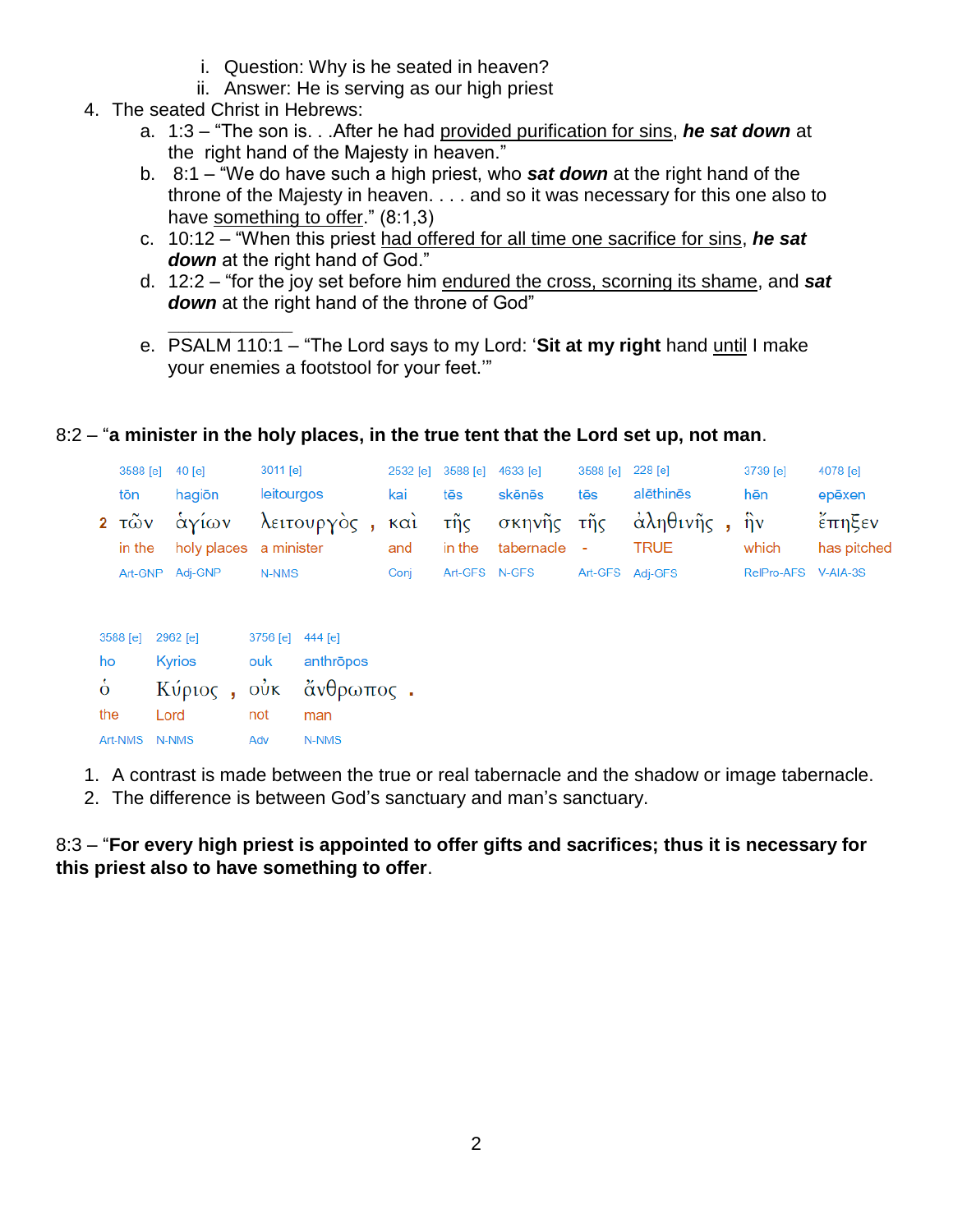|      | 3956 [e]<br>Pas                     | 1063 [e]<br>gar | 749 [e]<br>archiereus    | 1519 [e]<br>eis                 | 3588 [e] 4374 [e]<br>to        | prospherein                     |                     | 1435 $[e]$<br>dōra | 5037 [e]<br>te      | 2532 [e]<br>kai | 2378 [e]<br>thysias | 2525 [e]<br>kathistatai             |  |
|------|-------------------------------------|-----------------|--------------------------|---------------------------------|--------------------------------|---------------------------------|---------------------|--------------------|---------------------|-----------------|---------------------|-------------------------------------|--|
|      | 3 $\Pi$ $\tilde{\alpha}$ ς<br>Every | γάρ<br>for      | άρχιερεὺς<br>high priest | $\vec{\epsilon}$ ic<br>in order | τò<br>$\overline{\phantom{a}}$ | προσφέρειν δῶρά τε,<br>to offer |                     | gifts              | both                | καὶ<br>and      | sacrifices          | θυσίας, καθίσταται;<br>is appointed |  |
|      | Adj-NMS Conj                        |                 | N-NMS                    | Prep                            | Art-ANS V-PNA                  |                                 |                     | N-ANP              | Conj                | Conj            | N-AFP               | $V-PIM/P-3S$                        |  |
|      | 3606 [e]                            |                 | $316$ [e]                | 2192 [e]                        | 5100 [e]                       | 2532 [e]                        | 3778 [e]            |                    | 3739 [e]            | 4374 [e]        |                     |                                     |  |
|      | hothen                              |                 | anankaion                | echein ti                       |                                | kai                             | touton              |                    | ho                  | prosenenke      |                     |                                     |  |
|      | $\delta \theta$ εν                  |                 | άναγκαΐον έχειν τι       |                                 |                                | $K\alpha i$                     | τοῦτον              | $\ddot{\delta}$    |                     |                 | προσενέγκη.         |                                     |  |
|      | wherefore [it was]                  |                 | necessary                |                                 | to have something also         |                                 | [for] this One that |                    |                     | He might offer  |                     |                                     |  |
| Conj |                                     |                 | Adj-NNS                  | <b>V-PNA</b>                    | IPro-ANS                       | Conj                            | DPro-AMS            |                    | RelPro-ANS V-ASA-3S |                 |                     |                                     |  |

1. Chapter 9 will spend more time developing these offerings

8:4 – "**Now if he were on earth, he would not be a priest at all, since there are priests who offer gifts according to the law**.

|                         | 1487 [e]      | 3303 [e]          | 3767 [e]                                 | 1510 lel                 |          | 1909 [e]            | 1093 [e]          |       | 3761 [e]       | $302$ [e]         | 1510 [e]                 | 2409 [e] | 1510 [e]    | 3588 [e] |
|-------------------------|---------------|-------------------|------------------------------------------|--------------------------|----------|---------------------|-------------------|-------|----------------|-------------------|--------------------------|----------|-------------|----------|
|                         | ei            | men               | oun                                      | ēn                       |          | epi                 | gēs               |       | oud'           | an                | ēn                       | hiereus  | ontōn       | tōn      |
| $4 \quad \varepsilon_1$ |               | <b>LIEV</b>       | $\overline{0} \overline{0} \overline{v}$ | $\tilde{\mathfrak{h}}$ ν |          | $\dot{\epsilon}$ πι | γῆς,              |       | $\dot{\delta}$ | $\ddot{\alpha}$ v | $\tilde{\tilde{\eta}}$ v | ίερεύς,  | όντων       | τῶν      |
|                         | lf            | certainly         | then                                     | He were on               |          |                     | earth             |       | not even       | $\blacksquare$    | would He be              | a priest | there being | those    |
|                         | Conj          | Conj              | Conj                                     | $V-IIA-3S$               |          | Prep                | N-GFS             |       | Adv            | Prtcl             | $V$ -IIA-3S              | N-NMS    | V-PPA-GMP   | Art-GMP  |
|                         |               |                   |                                          |                          |          |                     |                   |       |                |                   |                          |          |             |          |
|                         |               |                   |                                          |                          |          |                     |                   |       |                |                   |                          |          |             |          |
|                         | 4374 [e]      |                   | 2596 [e]                                 |                          | 3551 [e] |                     | 3588 [e] 1435 [e] |       |                |                   |                          |          |             |          |
|                         | prospherontōn |                   | kata                                     |                          | nomon    | ta                  |                   | dōra  |                |                   |                          |          |             |          |
|                         |               | προσφερόντων κατά |                                          |                          |          | νόμον τὰ            |                   |       | $δ$ ῶρα,       |                   |                          |          |             |          |
|                         | offering      |                   | according to law                         |                          |          |                     | the               | gifts |                |                   |                          |          |             |          |

N-AMS Art-ANP N-ANP Prep

V-PPA-GMP

- 1. Jesus was a simple layman when compared to the temple priests.
- 2. Even the Qumran community had a priest from the line of Aaron as a teacher.

8:5 – "**They serve a copy and shadow of the heavenly things. For when Moses was about to erect the tent, he was instructed by God, saying, "See that you make everything according to the pattern that was shown you on the mountain**."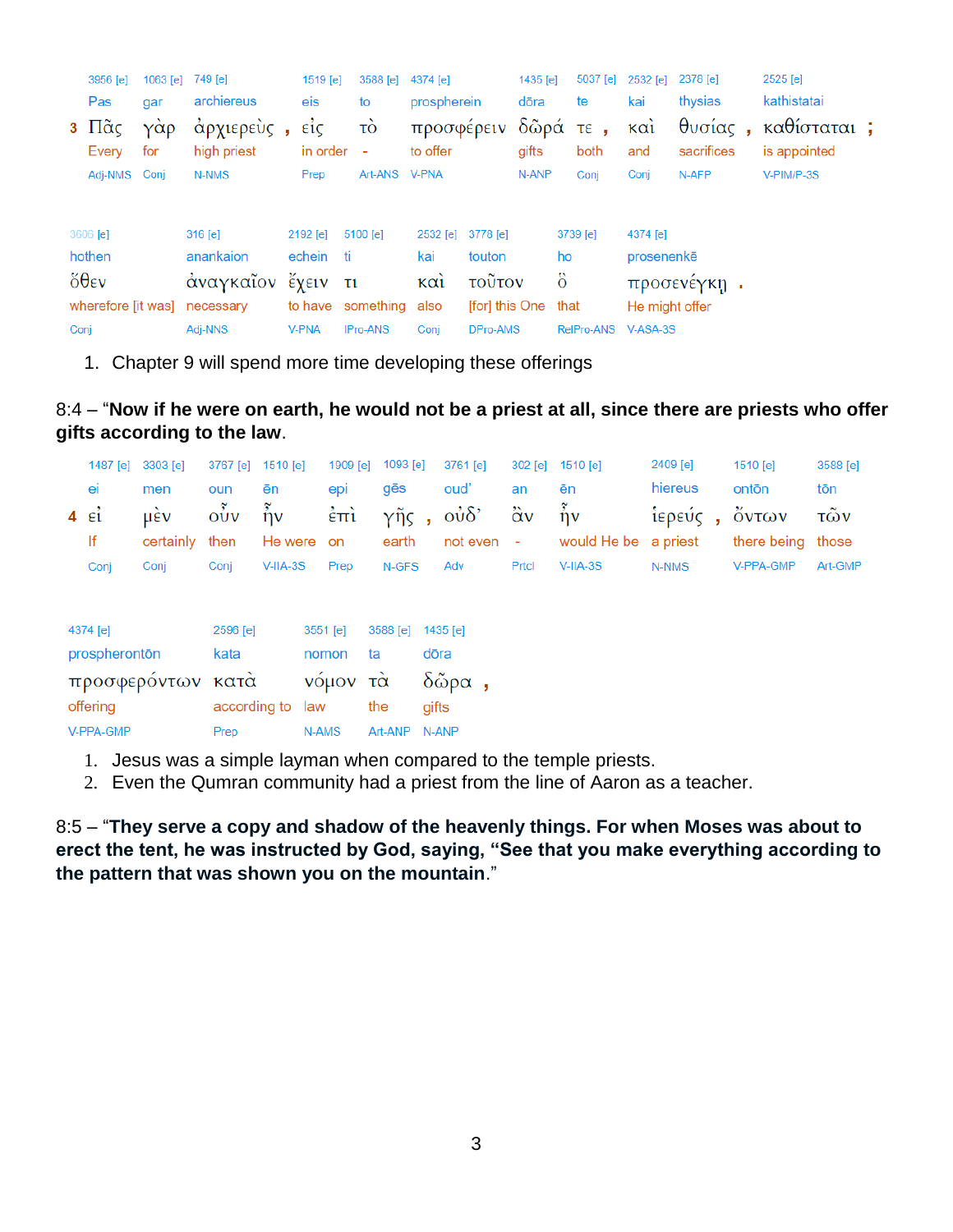|                                                             | 3748 [e]<br>hoitines<br>$5$ $01$ $11$ $11$ $10$ $5$<br>who<br>RelPro-NMP | <b>N-DNS</b> | 5262 [e]<br>hypodeigmati<br>ὑποδείγματι<br>a copy                           |                                | 2532 [e]<br>kai<br>$\kappa$ $\alpha i$<br>and<br>Conj | 4639 [e]<br>skia<br>σκιᾶ<br>shadow<br>N-DFS |                                                 | 3000 [e]<br>latreuousin<br>serve<br>V-PIA-3P     | λατρεύουσιν                                        |                                        | 3588 [e]<br>tōn<br>τῶν<br>of the<br>Art-GNP  |               | 2032 [e]<br>epouranion<br>heavenly<br>Adi-GNP                   | έπουρανίων,                                         | 2531 [e]<br>kathōs<br>as<br>Adv                                | 5537 [e] | kechrēmatistai<br>καθὼς κεχρημάτισται<br>was divinely instructed<br>V-RIM/P-3S |                                          |
|-------------------------------------------------------------|--------------------------------------------------------------------------|--------------|-----------------------------------------------------------------------------|--------------------------------|-------------------------------------------------------|---------------------------------------------|-------------------------------------------------|--------------------------------------------------|----------------------------------------------------|----------------------------------------|----------------------------------------------|---------------|-----------------------------------------------------------------|-----------------------------------------------------|----------------------------------------------------------------|----------|--------------------------------------------------------------------------------|------------------------------------------|
| 3475 [e]<br><b>M</b> ouses<br>Moses<br>N-NMS                | Μωϋσῆς,                                                                  |              | 3195 [e]<br>mellon<br>μέλλων<br>being about to complete<br><b>V-PPA-NMS</b> | <b>V-PNA</b>                   | 2005 [e]<br>epitelein<br>έπιτελεΐν την                | 3588 [e]<br>tēn<br>the<br>Art-AFS           |                                                 | 4633 [e]<br>skēnēn<br>tabernacle<br><b>N-AFS</b> | σκηνήν.                                            | Hora                                   | 3708 [e]<br>$"O$ ρα,<br>See that<br>V-PMA-2S |               | 1063 [e]<br>gar<br>γάρ<br>for<br>Conj                           | 5346 [e]<br>phēsin<br>φησίν,<br>He says<br>V-PIA-3S | 4160 [e]<br>Poiēseis<br>Ποιήσεις<br>you shall make<br>V-FIA-2S |          | 3956 [e]<br>panta<br>πάντα κατά<br>all things<br>Adj-ANP                       | 2596 [e]<br>kata<br>according to<br>Prep |
| 3588 [e]<br>ton<br>$\overrightarrow{TOV}$<br>the<br>Art-AMS | 5179 [e]<br>typon<br>τύπον<br>pattern<br>N-AMS                           |              | 3588 [e]<br>ton<br>$\overrightarrow{cov}$<br>Art-AMS                        | 1166 $[e]$<br><b>V-APP-AMS</b> | deichthenta<br>δειχθέντα<br>having been shown         |                                             | 4771 [e]<br>soi<br>$\sigma$ <sup>o</sup><br>you | PPro-D2S                                         | 1722 [e]<br>en<br>$\dot{\epsilon}$ v<br>in<br>Prep | 3588 [e]<br>tō<br>τῷ<br>the<br>Art-DNS |                                              | orei<br>N-DNS | 3735 [e]<br>$\tilde{O}$ $\rho$ $\epsilon$ $\iota$ .<br>mountain |                                                     |                                                                |          |                                                                                |                                          |

- 1. **"copy"** is "'upodeigma" means a pattern or a copy (also used in 9:23)
- 2. "**shadow"** is "skia" means a shadow or a shadowy outline, a shadowy reflection, or a shadowy suggestion.
- 3.
- 4. Moses saw the actual temple in heaven
- 5. Exodus 25:9; 26:30; 27:8.
- 6. In 25: 40 it says "which is being shown you" literally means "which you are caused to see."
- 7.
- 8. The priests serve at a sanctuary that is a shadow because the whole Levitical order is a foreshadowing of the true spiritual order. Today this new age of the spirit is the true spiritual order being manifested.
- 9. "Pattern" *typon* /too-pos/ meaning "typically"
	- a. Originally meant:
		- i. The mark of a blow
		- ii. Then it meant a stamp struck by a die
	- b. Used to say:
		- i. A figure
		- ii. A copy
		- iii. An image
		- iv. A pattern
		- v. A model
		- vi. A type
		- vii. A prefiguring of something or somebody
- 10.In Exodus 25:9 in the Hebrew language the word "pattern" comes from *tabnit* /tab-neeth/ meaning "construction, pattern, figure"

8:6 – "**But as it is, Christ has obtained a ministry that is as much more excellent than the old as the covenant he mediates is better, since it is enacted on better promises**.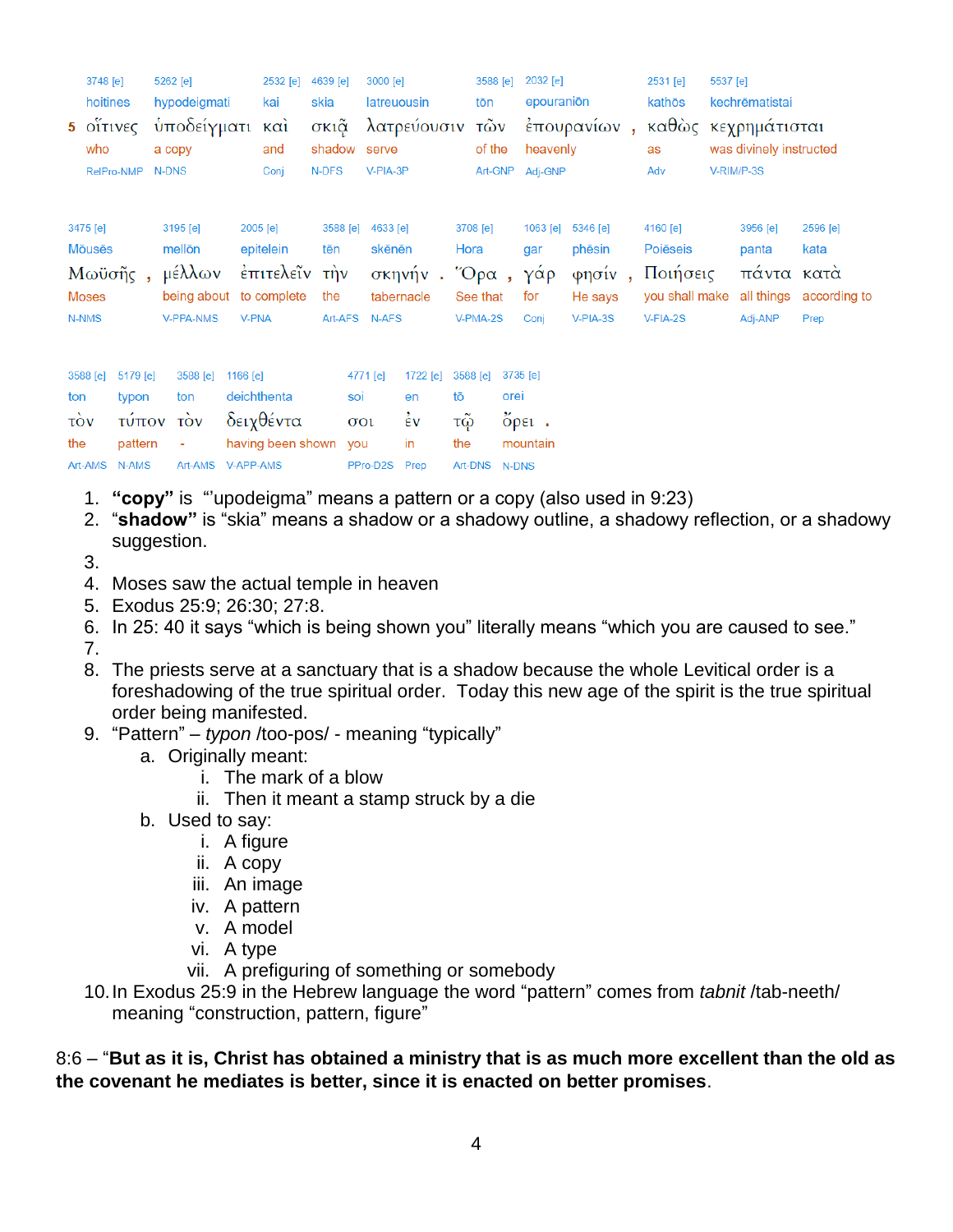|       | 3570 [e]<br>Nyni<br>6 $Nuv^*$ ,<br><b>Now</b><br>Adv | 1161 [e]<br>de<br>$\delta \hat{\epsilon}$ ,<br>however<br>Conj   | $1313$ [e]<br>diaphorōteras<br>διαφορωτέρας<br>more excellent<br>Adj-GFS-C |                                                                    | 5177 [e]<br>tetychen<br>τέτυχεν<br>He has obtained a ministry<br>V-RIA-3S | 3009 [e]<br>leitourgias<br>λειτουργίας,<br>N-GFS                           | 3745 [e]<br>hosō<br>$\ddot{\mathrm{o}}\sigma\omega$<br>as much as<br><b>RelPro-DNS</b> | 2532 [e]<br>kai<br>$\kappa$ $\alpha$<br>also<br>Conj | 2909 [e]<br>kreittonos<br>κρείττονός<br>of a better<br>Adj-GFS-C | 1510 [e]<br>estin<br>έστιν<br>He is<br>V-PIA-3S |
|-------|------------------------------------------------------|------------------------------------------------------------------|----------------------------------------------------------------------------|--------------------------------------------------------------------|---------------------------------------------------------------------------|----------------------------------------------------------------------------|----------------------------------------------------------------------------------------|------------------------------------------------------|------------------------------------------------------------------|-------------------------------------------------|
| N-GFS | 1242 [e]<br>diathēkēs<br>διαθήκης<br>covenant        | 3316 [e]<br>mesitēs<br>μεσίτης,<br>[the] mediator which<br>N-NMS | 3748 [e]<br>hētis<br>ἥτις<br><b>RelPro-NFS</b>                             | 1909 [e]<br>epi<br>$\dot{\epsilon}$ $\pi$ <i>i</i><br>upon<br>Prep | 2909 [e]<br>kreittosin<br>κρείττοσιν<br>better<br>Adj-DFP-C               | 1860 [e]<br>epangeliais<br>έπαγγελίαις νενομοθέτηται.<br>promises<br>N-DFP | 3549 [e]<br>nenomothetētai<br>has been enacted<br>V-RIM/P-3S                           |                                                      |                                                                  |                                                 |

"**mediator**" is "μεσιτης" in the papyri from the time of this writing this word is a common business term referring to am arbitrator or a go between."

- 1) Jesus is superior.
- 2) New Covenant is superior.
- 3) Ministry is superior.
- 4) Promises are superior

"ministry" is " $\lambda \varepsilon \tau \infty$  (leitourgia") and means "service, ministry, religious or sacred service. This is the common word used to refer to the temple service of priests.

The author has mentioned better promises.

These promises will be drawn out of the New Covenant contract found in the Old Covenant.

#### 8:7 – "**For if that first covenant had been faultless, there would have been no occasion to look for a second**.

|      |        |     | 1487 [e] 1063 [e] 3588 [e] 4413 [e] | 1565 [e] 1510 [e] |                                           | 273 [e]                                                       |        |       | 3756 [e] 302 [e] 1208 [e] | 2212 [e]                                          | 5117 [e] |
|------|--------|-----|-------------------------------------|-------------------|-------------------------------------------|---------------------------------------------------------------|--------|-------|---------------------------|---------------------------------------------------|----------|
| ei a | gar hē |     | prōtē                               | ekeinē ēn         |                                           | amemptos                                                      | ouk an |       | deuteras                  | ezēteito                                          | topos    |
|      |        |     |                                     |                   |                                           | 7 εί γὰρ ἡ πρώτη ἐκείνη ἦν άμεμπτος, οὐκ ἂν δευτέρας ἐζητεῖτο |        |       |                           |                                                   | τόπος.   |
| If   | for    | the | first                               | that              |                                           | had been faultless                                            |        |       |                           | not - for a second would have been sought a place |          |
| Coni | Coni   |     |                                     |                   | Art-NFS Adj-NFS DPro-NFS V-IIA-3S Adj-NFS |                                                               | Adv    | Prtcl | Adi-GFS                   | V-IIM/P-3S                                        | N-NMS    |

8:8 – "**For he finds fault with them when he says:** 

**"***Behold, the days are coming, declares the Lord, when I will establish a new covenant with the house of Israel and with the house of Judah,*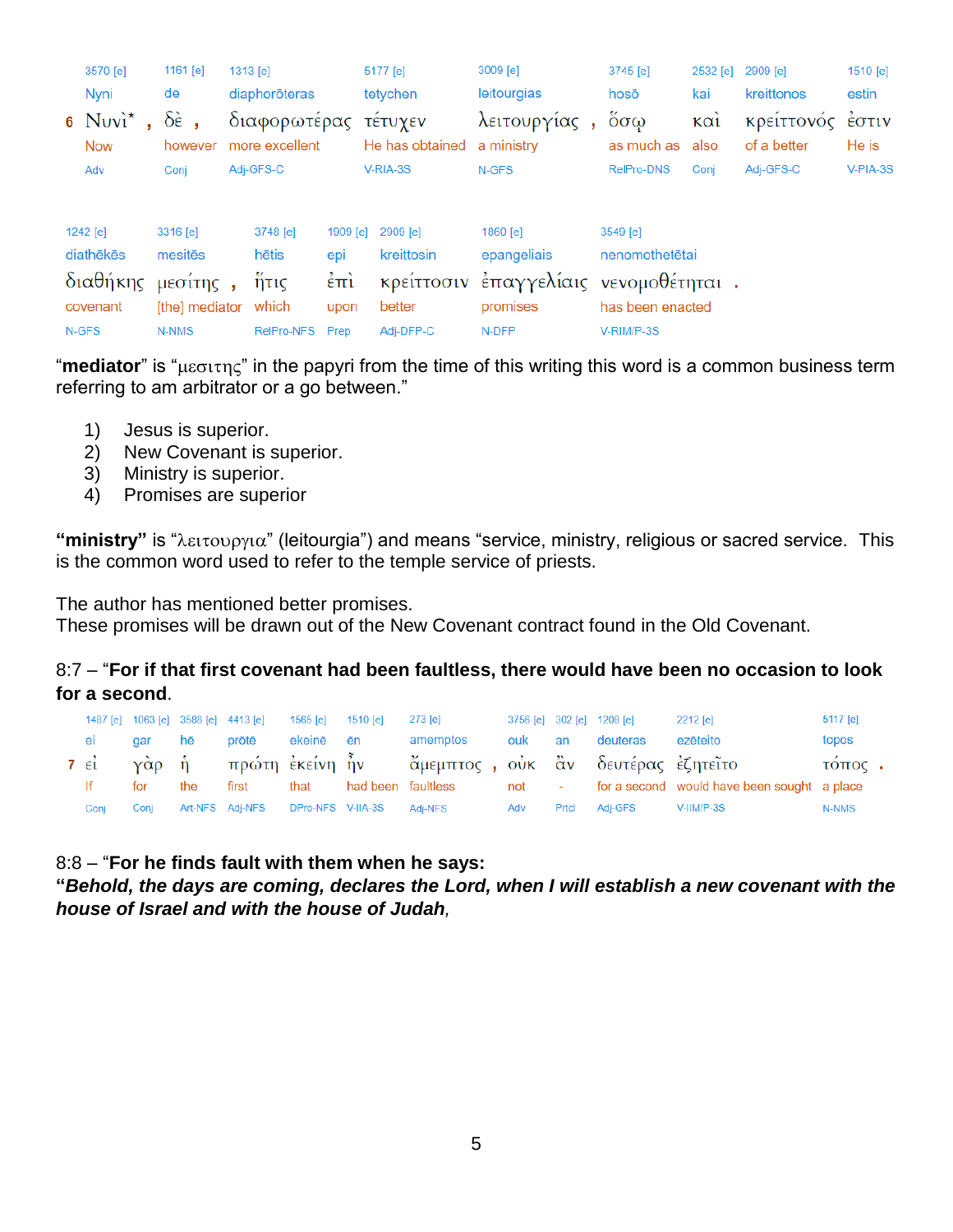|                              | 3201 [e] |                                      |                   |            | 1063 [e] 846 [e]     |                 | 3004 [e] |                 | 2400 [e]                                                     | 2250 [e]              |       | 2064 [e]   |                       | 3004 [e]       |     | 2962 [e]                      | 2532 [e]   | 4931 [e]                   |
|------------------------------|----------|--------------------------------------|-------------------|------------|----------------------|-----------------|----------|-----------------|--------------------------------------------------------------|-----------------------|-------|------------|-----------------------|----------------|-----|-------------------------------|------------|----------------------------|
|                              |          | memphomenos                          |                   | gar        | autous               |                 | legei    |                 | Idou                                                         | hēmerai               |       | erchontai  |                       | legei          |     | Kyrios                        | kai        | syntelesō                  |
|                              |          | 8 μεμφόμενος<br><b>Finding fault</b> |                   | γὰρ<br>for | αὐτοὺς,<br>with them |                 |          | He says         | λέγει: Ίδου, ημέραι έρχονται, λέγει Κύριος,<br><b>Behold</b> | [the] days are coming |       |            |                       | says           |     | [the] Lord                    | καὶ<br>and | συντελέσω<br>I will ratify |
|                              |          | V-PPM/P-NMS                          |                   | Conj       | PPro-AM3P            |                 | V-PIA-3S |                 | V-AMA-2S                                                     | N-NFP                 |       | V-PIM/P-3P |                       | V-PIA-3S N-NMS |     |                               | Conj       | $V-FIA-1S$                 |
| epi                          | 1909 [e] | 3588 [e]<br>ton                      | 3624 [e]<br>oikon |            | 2474 [e]<br>Israēl   | 2532 [e]<br>kai |          | 1909 [e]<br>epi | 3588 [e]<br>ton                                              | 3624 [e]<br>oikon     | louda | 2448 [e]   | 1242 [e]<br>diathēkēn |                |     | 2537 [e]<br>kainēn            |            |                            |
|                              |          | $\overrightarrow{cov}$               |                   |            | οἶκον Ἰσραὴλ καὶ ἐπὶ |                 |          |                 |                                                              |                       |       |            |                       |                |     |                               |            |                            |
| $\dot{\epsilon}$ $\dot{\pi}$ |          |                                      |                   |            |                      |                 |          |                 | $\overrightarrow{cov}$                                       |                       |       |            |                       |                |     | οἶκον Ἰούδα, διαθήκην καινήν, |            |                            |
| with                         |          | the                                  | house             |            | of Israel            | and             |          | with            | the                                                          | house                 |       | of Judah   | a covenant            |                | new |                               |            |                            |
| Prep                         |          | Art-AMS                              | <b>N-AMS</b>      |            | N-GMS                | Conj            |          | Prep            | Art-AMS N-AMS                                                |                       | N-GMS |            | N-AFS                 |                |     | Adj-AFS                       |            |                            |

- 1. A promise of a new covenant within the Old Covenant indicated that something was wrong.
- 2. Jeremiah was the prophet that foretold this.

8:9 – "*not like the covenant that I made with their fathers on the day when I took them by the*  hand to bring them out of the land of Egypt. For they did not continue in my covenant, and so I *showed no concern for them, declares the Lord.*

|       | ou<br>$9\degree$ OV<br>not<br>Adv              | 3756 [e] 2596 [e]<br>kata<br>κατά<br>according to<br>Prep              | 3588 [e] 1242 [e]<br>tēn<br>$\overrightarrow{\text{t}}$<br>the<br>Art-AFS | diathēkēn<br>covenant<br>N-AFS | διαθήκην ἣν                            | 3739 [e]<br>hēn<br>that<br>RelPro-AFS V-AIA-1S | 4160 [e]<br>epoiēsa<br>έποίησα<br>I made      | 3588 [e]<br>tois<br>τοῖς<br>with<br>Art-DMP          | 3962 [e]<br>patrasin<br>fathers<br>N-DMP | πατράσιν                                       | 846 [e]<br>autōn<br>αὐτῶν,<br>of them<br>PPro-GM3P | 1722 [e]<br>en<br>$\frac{2}{5}v$<br>in<br>Prep | 2250 [e]<br>hēmera<br>ἡμέρα<br>[the] day<br>N-DFS                 | 1949 [e]<br>epilabomenou<br>επιλαβομένου<br>of having taken hold of<br>V-APM-GMS |                                        | 1473 [e]<br>mou<br>$\mu$ <sub>O</sub> $\upsilon$<br>by Me<br>PPro-G1S Art-GFS | 3588 [e]<br>tēs<br>τής<br>the        |
|-------|------------------------------------------------|------------------------------------------------------------------------|---------------------------------------------------------------------------|--------------------------------|----------------------------------------|------------------------------------------------|-----------------------------------------------|------------------------------------------------------|------------------------------------------|------------------------------------------------|----------------------------------------------------|------------------------------------------------|-------------------------------------------------------------------|----------------------------------------------------------------------------------|----------------------------------------|-------------------------------------------------------------------------------|--------------------------------------|
|       | 5495 [e]<br>cheiros<br>χειρὸς<br>hand<br>N-GFS | 846 [e]<br>autōn<br>αὐτῶν,<br>of them<br>PPro-GM3P                     | 1806 [e]<br>exagagein<br>έξαγαγεΐν αύτους έκ<br>to lead<br><b>V-ANA</b>   |                                | 846 [e]<br>autous<br>them<br>PPro-AM3P | 1537 [e]<br>ek<br>out of<br>Prep               | 1093 [e]<br>gēs<br>ϒῆς<br>[the] land<br>N-GFS | 125 [e]<br>Aigyptou<br>Αίγύπτου<br>of Egypt<br>N-GFS |                                          | 3754 [e]<br>hoti<br>$5\tau$<br>because<br>Conj | 846 [e]<br>autoi<br>αυτοί<br>they<br>PPro-NM3P Adv | 3756 [e]<br>ouk<br>$\dot{\mathrm{ow}}$<br>not  | 1696 [e]<br>enemeinan<br>ένέμειναν έν<br>did continue<br>V-AIA-3P | 1722 [e]<br>en<br>in<br>Prep                                                     | 3588 [e]<br>tē<br>τñ<br>the<br>Art-DFS | 1242 [e]<br>diathēkē<br>διαθήκη μου,<br>covenant<br>N-DFS                     | 1473 [e]<br>mou<br>of Me<br>PPro-G1S |
| and I | 2504 [e]<br>kagō<br>κάγὼ                       | 272 [e]<br>ēmelēsa<br>ήμέλησα αυτών, λέγει Κύριος.<br>disregarded them | 846 [e]<br>autōn                                                          |                                | 3004 [e]<br>legei<br>says              | 2962 [e]<br><b>Kyrios</b><br>[the] Lord        |                                               |                                                      |                                          |                                                |                                                    |                                                |                                                                   |                                                                                  |                                        |                                                                               |                                      |

- PPro-N1S V-AIA-1S PPro-GM3P V-PIA-3S N-NMS
	- 1. Ratification of the Old Covenant recorded in Exodus 24:1-8 (This is referred to in Heb. 9:18-20)
	- 2. Jeremiah reminds his listeners of the terms of the covenant in Jeremiah 7:23
	- 3. Jeremiah 24-26 explains the problem: evil hearts and stiff necks.
	- 4. Jeremiah 11:6 Jeremiah tries to call them back to their covenant.
	- 5. Jeremiah watched in 621 as Josiah tried to force a revival to the covenant. Josiah knew God. Jeremiah knew God. But, the people did not.
	- 6. Jeremiah 31:31 God promises a new covenant.

## 8:10 – "*For this is the covenant that I will make with the house of Israel after those days, declares the Lord: I will put my laws into their minds, and write them on their hearts, and I will be their God, and they shall be my people.*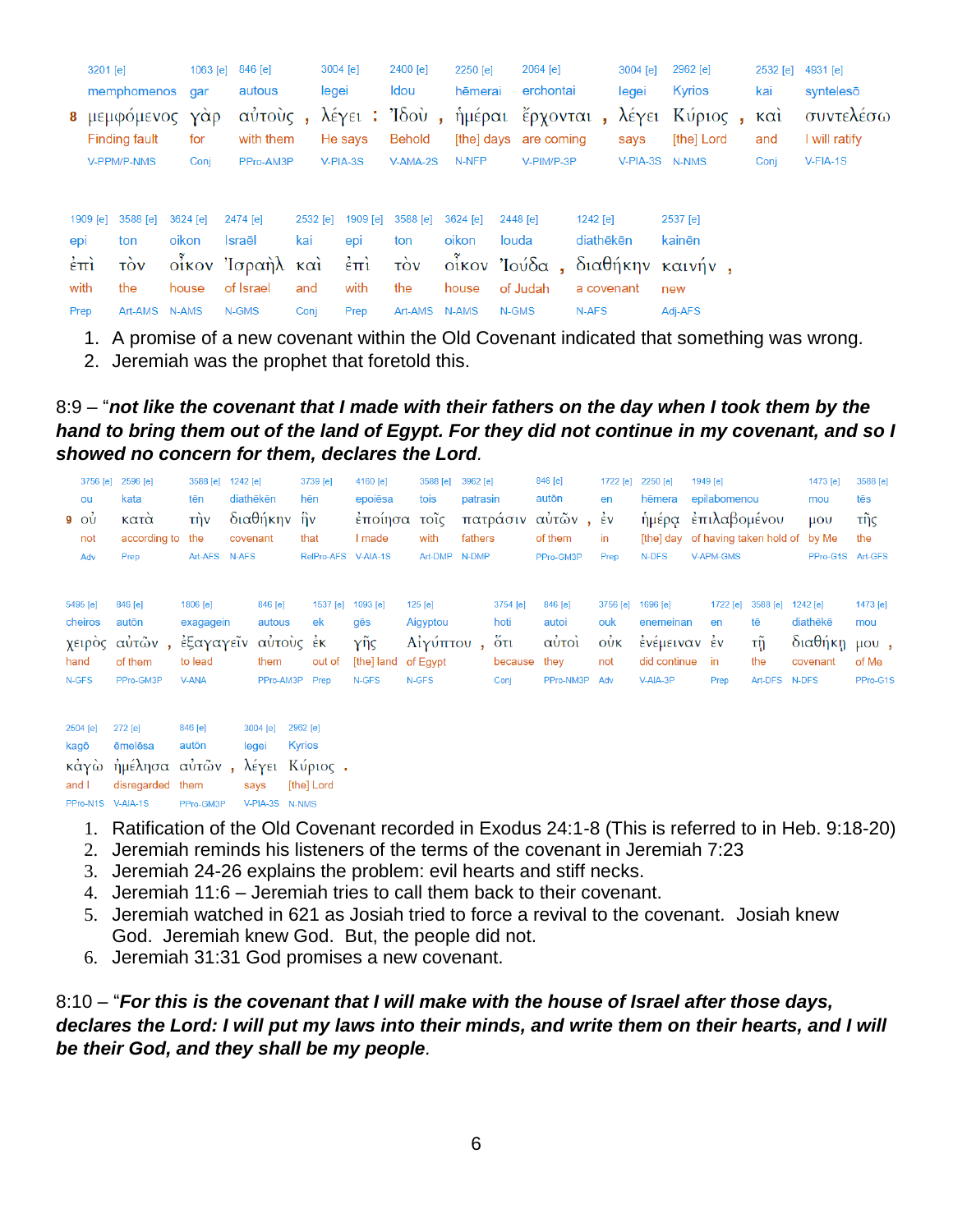|                                          | hoti<br><b>10 Ότι</b><br>For<br>Conj | 3754 [e] 3778 [e]<br>hautē<br>αύτη<br>this [is]             | 3588 [e]<br>hē<br><sup>n</sup><br>the<br>DPro-NFS Art-NFS |                                                | 1242 [e]<br>diathēkē<br>διαθήκη ἣν<br>covenant<br><b>N-NFS</b> | 3739 [e]<br>hēn<br>that                                   | 1303 [e]<br>I will make<br>RelPro-AFS V-FIM-1S | diathēsomai<br>διαθήσομαι τῷ                       | tō                                             | 3588 [e]<br>with the house<br>Art-DMS | 3624 [e]<br>oikō<br>N-DMS                        | 2474 [e]<br>Israēl<br>οἴκω Ἰσραὴλ,<br>of Israel<br>N-GMS | 3326 [e]<br>meta<br>μετά τάς<br>after<br>Prep     | 3588 [e]<br>tas<br>the<br>Art-AFP | 2250 [e]<br>hēmeras<br>ἡμέρας<br>days<br>N-AFP | 1565 [e]<br>ekeinas<br>έκείνας,<br>those<br>DPro-AFP | 3004 [e]<br>legei<br>says | 2962 [e]<br><b>Kyrios</b><br>λέγει Κύριος,<br>[the] Lord<br>V-PIA-3S N-NMS |                                           |
|------------------------------------------|--------------------------------------|-------------------------------------------------------------|-----------------------------------------------------------|------------------------------------------------|----------------------------------------------------------------|-----------------------------------------------------------|------------------------------------------------|----------------------------------------------------|------------------------------------------------|---------------------------------------|--------------------------------------------------|----------------------------------------------------------|---------------------------------------------------|-----------------------------------|------------------------------------------------|------------------------------------------------------|---------------------------|----------------------------------------------------------------------------|-------------------------------------------|
| 1325 [e]<br>didous                       | διδούς<br>putting                    | 3551 [e]<br>nomous<br>νόμους μου<br>Laws<br>V-PPA-NMS N-AMP | 1473 [e]<br>mou<br>of Me                                  | PPro-G1S Prep                                  | 1519 [e]<br>eis<br>είς<br>into                                 | 3588 [e]<br>tēn<br>τήν<br>the<br>Art-AFS N-AFS            | 1271 [e]<br>dianoian<br>διάνοιαν<br>mind       | 846 [e]<br>autōn<br>αὐτῶν,<br>of them<br>PPro-GM3P |                                                | 2532 [e]<br>kai<br>καὶ<br>and<br>Coni | 1909 [e]<br>epi<br>$\epsilon$ πι<br>upon<br>Prep | 2588 [e]<br>kardias<br>καρδίας αὐτῶν<br>hearts<br>N-AFP  | 846 [e]<br>autōn<br>of them<br>PPro-GM3P V-FIA-1S | 1924 [e]                          | epigrapsō<br>ἐπιγράψω<br>I will inscribe       | 846 [e]<br>autous<br>αὐτούς ;<br>them<br>PPro-AM3P   | kai<br>καί<br>and<br>Coni | 2532 [e] 1510 [e]<br>esomai<br>έσομαι αύτοις<br>I will be<br>V-FIM-1S      | 846 [e]<br>autois<br>to them<br>PPro-DM3P |
| eis<br>$\epsilon i \zeta$<br>for<br>Prep | 1519 [e]                             | 2316 [e]<br>Theon<br>Θεόν, και<br>God<br>N-AMS              | 2532 [e]<br>kai<br>and<br>Conj                            | 846 [e]<br>autoi<br>αυτοί<br>they<br>PPro-NM3P |                                                                | 1510 [e]<br>esontai<br>έσονταί μοι<br>will be<br>V-FIM-3P | 1473 [e]<br>moi<br>to Me<br>PPro-D1S Prep      | 1519 [e]<br>eis<br>$\epsilon i \epsilon$<br>for    | 2992 [e]<br>laon<br>λαόν.<br>a people<br>N-AMS |                                       |                                                  |                                                          |                                                   |                                   |                                                |                                                      |                           |                                                                            |                                           |

8:11 – "*And they shall not teach, each one his neighbor and each one his brother, saying, 'Know the Lord,' for they shall all know me, from the least of them to the greatest*.

|               | 2532 [e] 3756 [e] 3361 [e] 1321 [e]<br>kai<br>$11 \times \alpha$<br>And<br>Conj | ou<br>$\vec{\omega}$<br>no<br>Adv | mē<br>$\mu$ n<br>not<br>Adv | didaxosin<br>V-ASA-3P         | διδάξωσιν έκαστος τον<br>shall they teach each                           | 1538 [e]<br>hekastos<br>Adj-NMS |                                       | 3588 [e] 4177 [e]<br>ton<br>the<br>Art-AMS N-AMS | politēn<br>πολίτην αὐτοῦ, καὶ<br>neighbor                                                | 846 [e]<br>autou<br>of him<br>PPro-GM3S | 2532 [e] 1538 [e]<br>kai<br>and<br>Conj | hekastos<br>έκαστος τὸν<br>each<br>Adj-NMS                 | 3588 [e]<br>ton<br>the<br>Art-AMS N-AMS | $80$ [e]<br>adelphon<br>άδελφὸν αὐτοῦ<br>brother | 846 [e]<br>autou<br>of him | 3004 [e]<br>legōn<br>λέγων, Γνῶθι τὸν<br>saving<br>PPro-GM3S V-PPA-NMS | 1097 [e]<br>Gnōthi<br>Know<br>V-AMA-2S Art-AMS | 3588 [e]<br>ton<br>the |
|---------------|---------------------------------------------------------------------------------|-----------------------------------|-----------------------------|-------------------------------|--------------------------------------------------------------------------|---------------------------------|---------------------------------------|--------------------------------------------------|------------------------------------------------------------------------------------------|-----------------------------------------|-----------------------------------------|------------------------------------------------------------|-----------------------------------------|--------------------------------------------------|----------------------------|------------------------------------------------------------------------|------------------------------------------------|------------------------|
| Lord<br>N-AMS | 2962 [e]<br>Kyrion<br>Κύριον                                                    | 3754 [e]<br>hoti<br>ὄτι<br>Conj   | because all                 | 3956 [e]<br>pantes<br>Adj-NMP | 1492 [e]<br>eidēsousin<br>πάντες είδήσουσίν με,<br>will know<br>V-FIA-3P |                                 | 1473 [e]<br>me<br>Me<br>PPro-A1S Prep | apo<br>from                                      | 575 [e] 3398 [e]<br>mikrou<br>άπὸ μικροῦ ἕως<br>[the] least to [the] greatest<br>Adj-GMS | 2193 [e]<br>heōs<br>Prep                | 3173 [e]<br>megalou<br>Adj-GMS          | 846 [e]<br>autōn<br>μεγάλου αυτών,<br>of them<br>PPro-GM3P |                                         |                                                  |                            |                                                                        |                                                |                        |

8:12 – "*For I will be merciful toward their iniquities, and I will remember their sins no more*."

|                | 3754 [e]<br>hoti             |          | 1510 [e]<br>2436 [e] |                   | 3588 [e]       | 93 [e]     | 846 [e]             | 2532 [e] | 3588 [e] 266 [e] |           | 846 [e]   |  |
|----------------|------------------------------|----------|----------------------|-------------------|----------------|------------|---------------------|----------|------------------|-----------|-----------|--|
|                |                              |          | hileōs               | esomai            | tais           | adikiais   | autōn               | kai      | tōn              | hamartion | autōn     |  |
|                | $12\,$ $\text{O}\,\text{T1}$ |          |                      | ίλεως έσομαι ταΐς |                |            | άδικίαις αύτῶν, καὶ |          | τῶν              | αμαρτιῶν  | αὐτῶν     |  |
|                | because                      |          | merciful             | I will be         | toward the     | iniquities | of them             | and      | the              | sins      | of them   |  |
|                | Conj                         |          | Adj-NMS              | V-FIM-1S          | Art-DFP        | N-DFP      | PPro-GM3P           | Conj     | Art-GFP N-GFP    |           | PPro-GM3P |  |
|                |                              |          |                      |                   |                |            |                     |          |                  |           |           |  |
|                |                              |          |                      |                   |                |            |                     |          |                  |           |           |  |
| 3756 [e]       |                              | 3361 [e] | 3403 [e]             |                   | 2089 [e]       |            |                     |          |                  |           |           |  |
| ou             | mē                           |          | mnēsthō              |                   | eti            |            |                     |          |                  |           |           |  |
| $\vec{\omega}$ |                              | μὴ       | μνησ $\theta$ ῶ      |                   | $\epsilon$ τι. |            |                     |          |                  |           |           |  |
| no             |                              | not      |                      | I shall remember  | more           |            |                     |          |                  |           |           |  |
| Adv            |                              | Adv      | V-ASP-1S             |                   | Adv            |            |                     |          |                  |           |           |  |

8:13 – "**In speaking of a new covenant, he makes the first one obsolete. And what is becoming obsolete and growing old is ready to vanish away**.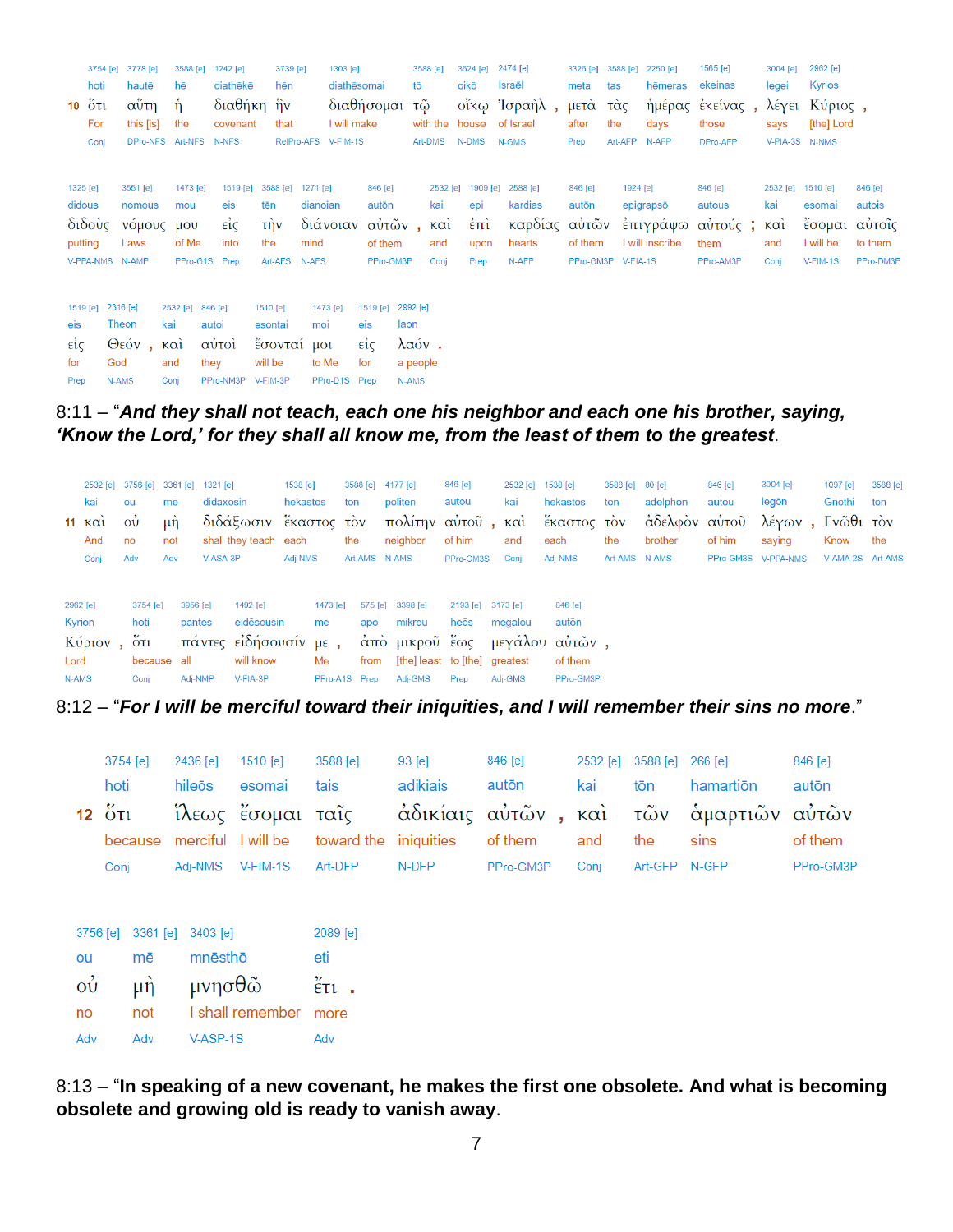|                  | 1722 [e]  | 3588 [e] | 3004 [e]     |                         | 2537 [e]         |                           | 3822 [e]<br>pepalaiōken |                      | 3588 [e]           | 4413 [e]<br>prōtēn |   | 3588 [e]     | 1161 $[el]$       |
|------------------|-----------|----------|--------------|-------------------------|------------------|---------------------------|-------------------------|----------------------|--------------------|--------------------|---|--------------|-------------------|
|                  | En        | tō       | legein       |                         | Kainēn           |                           |                         |                      | tēn                |                    |   | to           | de                |
|                  | $13$ $EV$ | τῷ       | λέγειν       | $\overline{\mathbf{a}}$ | Καινὴν           | ä,                        |                         | πεπαλαίωκεν          | $\vec{\mathsf{r}}$ | πρώτην             | ÷ | τò           | $\delta \epsilon$ |
|                  | In.       | ۰        | saying       |                         | new              |                           |                         | He has made obsolete | the                | first              |   | that         | then              |
|                  | Prep      | Art-DNS  | <b>V-PNA</b> |                         | Adj-AFS          |                           | V-RIA-3S                |                      | Art-AFS            | Adj-AFS            |   | Art-NNS Conj |                   |
| 3822 [e]         |           |          | 2532 [e]     | 1095 [e]                |                  |                           | $1451$ [e]              | 854 [e]              |                    |                    |   |              |                   |
| palaioumenon     |           |          | kai          | gēraskon                |                  |                           | engys                   | aphanismou           |                    |                    |   |              |                   |
| παλαιούμενον και |           |          |              |                         |                  | γηράσκον έγγυς άφανισμού. |                         |                      |                    |                    |   |              |                   |
| growing old      |           |          | and          | aging                   |                  |                           | [is] near               | vanishing            |                    |                    |   |              |                   |
| V-PPM/P-NNS      |           |          | Coni         |                         | <b>V-PPA-NNS</b> | Prep                      |                         | N-GMS                |                    |                    |   |              |                   |

#### 2 Corinthians 3:6, 14

Jesus had spoken of the temple being thrown down.

Stephen also had spoken of the temple's destruction.

It has now been thirty years and these prophecies may have seemed to have faded and their literal fulfillment may have been replaced with a spiritualized understanding.

Now thirty years later the author of Hebrews breathes new life into this promise. The Old Covenant was now obsolete. It and its sanctuary would soon disappear.

## **8:10**

**This is the covenant I will make with the house of Israel after that time, declares the Lord. I will put my laws in their minds and write them on their hearts. I will be their God, and they will be my people.**

Promise Number One: "I will put my laws in their minds."

Not memorization as in Deuteronomy 6:6-9 The people planned on being obedient (Ex.24:7) The problem was not the law but the weak flesh and sin nature as in Romans 8:3

Ezekiel 11:19-20

#### **8:11**

**No longer will a man teach his neighbor, or a man his brother, saying, 'Know the Lord,' because they will all know me, from the least of them to the greatest.**